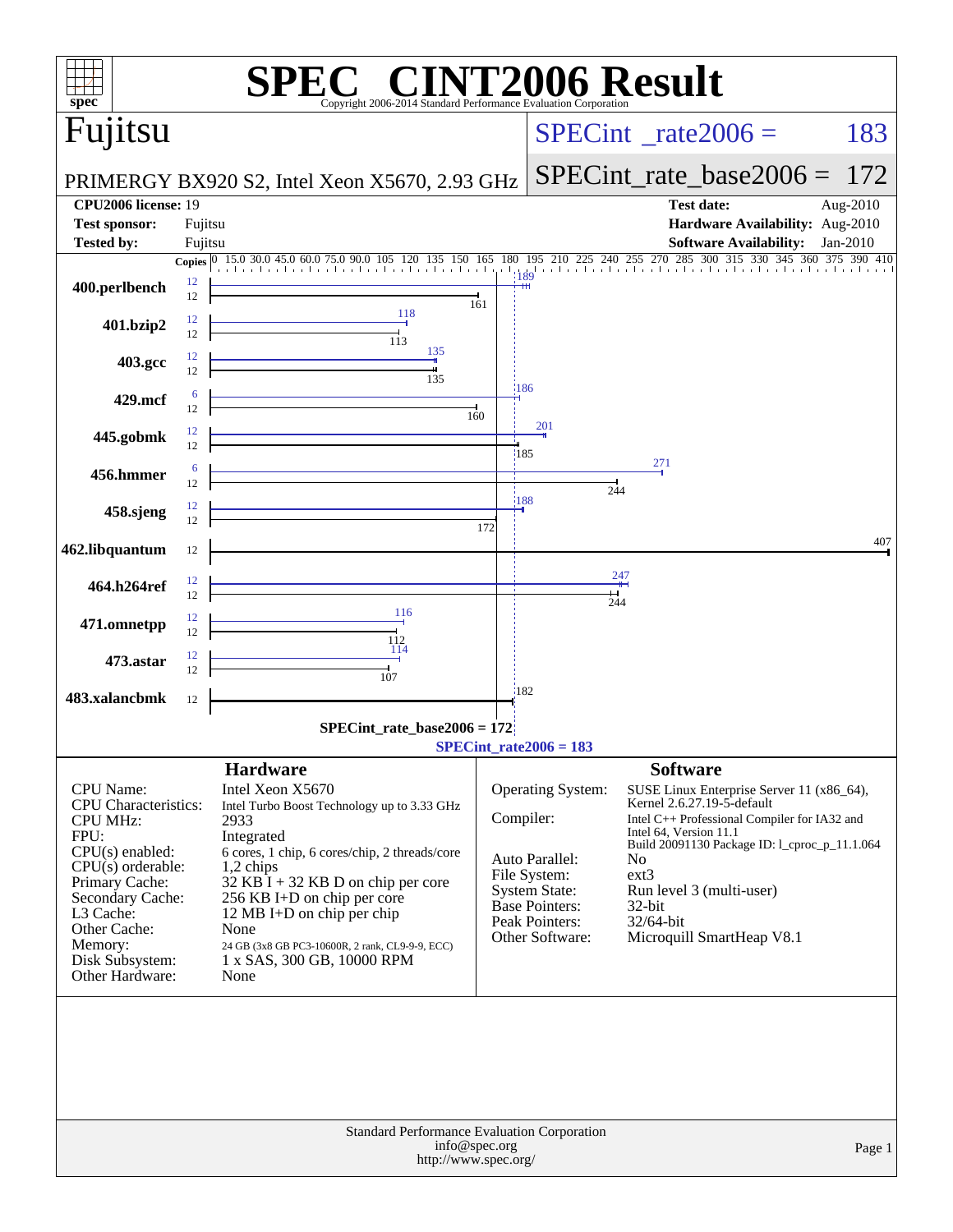

# **[SPEC CINT2006 Result](http://www.spec.org/auto/cpu2006/Docs/result-fields.html#SPECCINT2006Result)**

# Fujitsu

## SPECint rate $2006 = 183$

PRIMERGY BX920 S2, Intel Xeon X5670, 2.93 GHz

[SPECint\\_rate\\_base2006 =](http://www.spec.org/auto/cpu2006/Docs/result-fields.html#SPECintratebase2006) 172

**[CPU2006 license:](http://www.spec.org/auto/cpu2006/Docs/result-fields.html#CPU2006license)** 19 **[Test date:](http://www.spec.org/auto/cpu2006/Docs/result-fields.html#Testdate)** Aug-2010

**[Test sponsor:](http://www.spec.org/auto/cpu2006/Docs/result-fields.html#Testsponsor)** Fujitsu **[Hardware Availability:](http://www.spec.org/auto/cpu2006/Docs/result-fields.html#HardwareAvailability)** Aug-2010 **[Tested by:](http://www.spec.org/auto/cpu2006/Docs/result-fields.html#Testedby)** Fujitsu **[Software Availability:](http://www.spec.org/auto/cpu2006/Docs/result-fields.html#SoftwareAvailability)** Jan-2010

### **[Results Table](http://www.spec.org/auto/cpu2006/Docs/result-fields.html#ResultsTable)**

|                    | <b>Base</b>                                                                                              |                |       |                |       |                |                  |               | <b>Peak</b>    |              |                |              |                |              |  |  |
|--------------------|----------------------------------------------------------------------------------------------------------|----------------|-------|----------------|-------|----------------|------------------|---------------|----------------|--------------|----------------|--------------|----------------|--------------|--|--|
| <b>Benchmark</b>   | <b>Copies</b>                                                                                            | <b>Seconds</b> | Ratio | <b>Seconds</b> | Ratio | <b>Seconds</b> | Ratio            | <b>Copies</b> | <b>Seconds</b> | <b>Ratio</b> | <b>Seconds</b> | <b>Ratio</b> | <b>Seconds</b> | <b>Ratio</b> |  |  |
| 400.perlbench      | 12                                                                                                       | 727            | 161   | 727            | 161   | 731            | 160I             | 12            | 624            | 188          | 619            | 189          | 613            | 191          |  |  |
| 401.bzip2          | 12                                                                                                       | 1025           | 113   | 1025           | 113   | 1025           | 113 <sup> </sup> | 12            | 981            | 118          | 983            | <b>118</b>   | 984            | 118          |  |  |
| $403.\mathrm{gcc}$ | 12                                                                                                       | 710            | 136   | 720            | 134   | 714            | <b>135</b>       | 12            | 720            | 134          | 713            | <u>135</u>   | 711            | 136          |  |  |
| $429$ .mcf         | 12                                                                                                       | 686            | 160   | 686            | 159   | 685            | 160              |               | 294            | 186          | 295            | 186          | 294            | 186          |  |  |
| $445$ .gobmk       | 12                                                                                                       | 683            | 184   | 680            | 185   | 680            | <b>185</b>       | 12            | 626            | 201          | 625            | 201          | 629            | 200          |  |  |
| 456.hmmer          | 12                                                                                                       | 459            | 244   | 459            | 244   | 458            | 244              |               | 207            | 271          | 206            | 272          | 206            | 271          |  |  |
| $458$ .sjeng       | 12                                                                                                       | 846            | 172   | 846            | 172   | 846            | 172              | 12            | 775            | 187          | 772            | 188          | 774            | <u>188</u>   |  |  |
| 462.libquantum     | 12                                                                                                       | 611            | 407   | 610            | 407   | 609            | 408              | 12            | 611            | 407          | 610            | 407          | 609            | 408          |  |  |
| 464.h264ref        | 12                                                                                                       | 1084           | 245   | 1104           | 240   | 1086           | 244              | 12            | 1076           | 247          | 1080           | 246          | 1060           | 251          |  |  |
| 471.omnetpp        | 12                                                                                                       | 670            | 112   | 670            | 112   | 670            | 112              | 12            | 646            | <b>116</b>   | 646            | 116          | 646            | 116          |  |  |
| $473.$ astar       | 12                                                                                                       | 786            | 107   | 787            | 107   | 786            | 107              | 12            | 742            | 114          | 741            | 114          | 742            | 114          |  |  |
| 483.xalancbmk      | 12                                                                                                       | 457            | 181   | 455            | 182   | 455            | 182              | 12            | 457            | 181          | 455            | 182          | 455            | 182          |  |  |
|                    | Results appear in the order in which they were run. Bold underlined text indicates a median measurement. |                |       |                |       |                |                  |               |                |              |                |              |                |              |  |  |

### **[Submit Notes](http://www.spec.org/auto/cpu2006/Docs/result-fields.html#SubmitNotes)**

The config file option 'submit' was used. numactl was used to bind copies to the cores

## **[Operating System Notes](http://www.spec.org/auto/cpu2006/Docs/result-fields.html#OperatingSystemNotes)**

'ulimit -s unlimited' was used to set the stacksize to unlimited prior to run

### **[Platform Notes](http://www.spec.org/auto/cpu2006/Docs/result-fields.html#PlatformNotes)**

 BIOS configuration: Data Reuse Optimization = Disable Performance/Power Setting = Traditional

## **[General Notes](http://www.spec.org/auto/cpu2006/Docs/result-fields.html#GeneralNotes)**

 For information about Fujitsu please visit: <http://www.fujitsu.com> Binaries were compiled on SLES 10 with Binutils 2.18.50.0.7.20080502

## **[Base Compiler Invocation](http://www.spec.org/auto/cpu2006/Docs/result-fields.html#BaseCompilerInvocation)**

[C benchmarks](http://www.spec.org/auto/cpu2006/Docs/result-fields.html#Cbenchmarks): [icc -m32](http://www.spec.org/cpu2006/results/res2010q3/cpu2006-20100827-13085.flags.html#user_CCbase_intel_icc_32bit_5ff4a39e364c98233615fdd38438c6f2)

Continued on next page

Standard Performance Evaluation Corporation [info@spec.org](mailto:info@spec.org) <http://www.spec.org/>

Page 2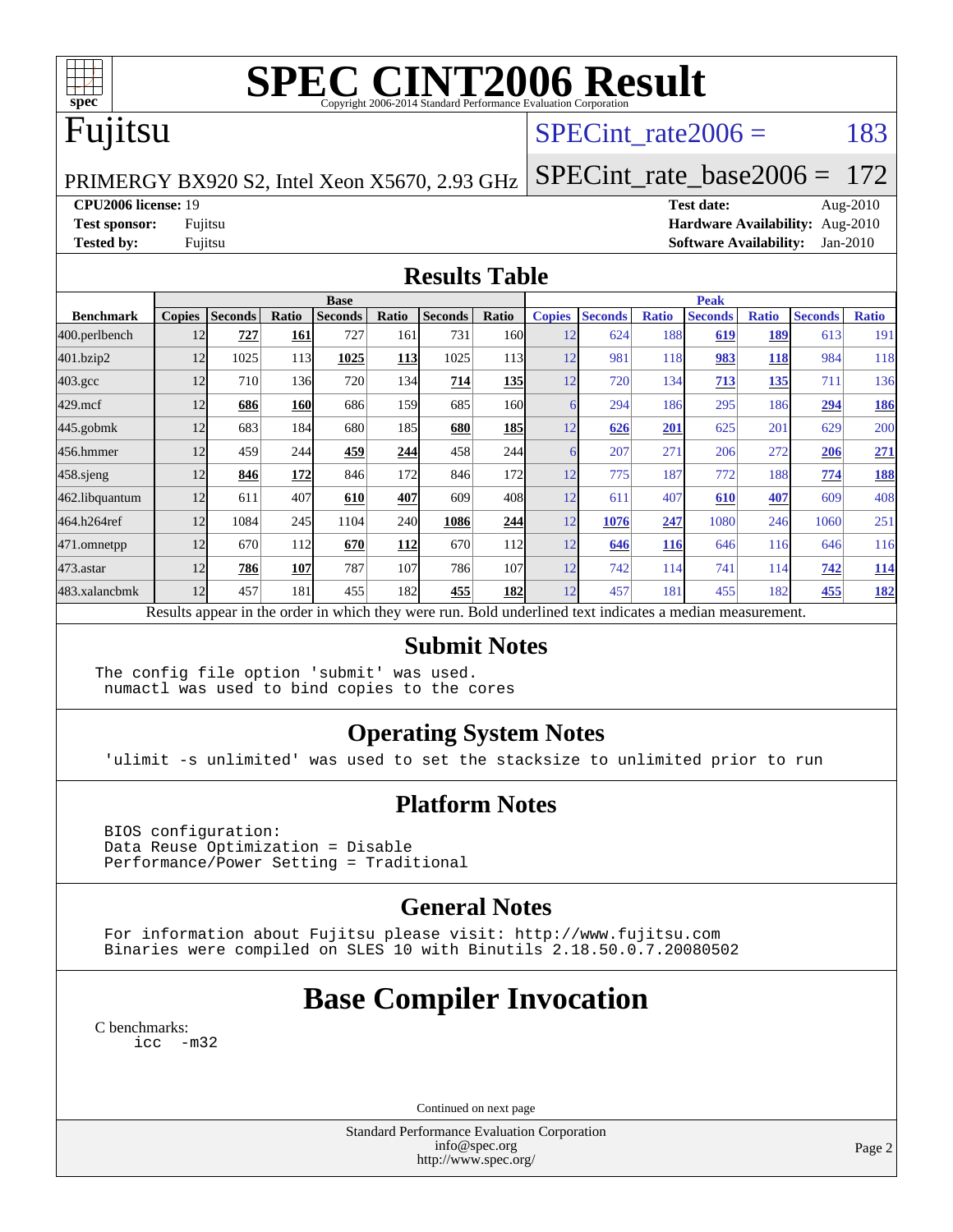| <b>SPEC CINT2006 Result</b><br>$spec^*$<br>Copyright 2006-2014 Standard Performance Evaluation Corporation                                                                                                                                                                    |                                                                  |  |  |  |  |  |  |  |
|-------------------------------------------------------------------------------------------------------------------------------------------------------------------------------------------------------------------------------------------------------------------------------|------------------------------------------------------------------|--|--|--|--|--|--|--|
| Fujitsu                                                                                                                                                                                                                                                                       | 183<br>$SPECint rate 2006 =$                                     |  |  |  |  |  |  |  |
| PRIMERGY BX920 S2, Intel Xeon X5670, 2.93 GHz                                                                                                                                                                                                                                 | $SPECint_rate_base2006 =$<br>172                                 |  |  |  |  |  |  |  |
| <b>CPU2006 license: 19</b><br><b>Test sponsor:</b><br>Fujitsu                                                                                                                                                                                                                 | <b>Test date:</b><br>Aug-2010<br>Hardware Availability: Aug-2010 |  |  |  |  |  |  |  |
| <b>Tested by:</b><br>Fujitsu                                                                                                                                                                                                                                                  | <b>Software Availability:</b><br>$Jan-2010$                      |  |  |  |  |  |  |  |
| <b>Base Compiler Invocation (Continued)</b><br>$C_{++}$ benchmarks:<br>icpc -m32                                                                                                                                                                                              |                                                                  |  |  |  |  |  |  |  |
| <b>Base Portability Flags</b><br>400.perlbench: -DSPEC_CPU_LINUX_IA32<br>462.libquantum: -DSPEC_CPU_LINUX<br>483.xalancbmk: - DSPEC CPU LINUX                                                                                                                                 |                                                                  |  |  |  |  |  |  |  |
| <b>Base Optimization Flags</b><br>C benchmarks:<br>-xSSE4.2 -ipo -03 -no-prec-div -static -opt-prefetch<br>$C_{++}$ benchmarks:<br>-xSSE4.2 -ipo -03 -no-prec-div -opt-prefetch -Wl,-z, muldefs<br>-L/home/cmplr/usr3/alrahate/cpu2006.1.1.ic11.1/libic11.1-32bit -lsmartheap |                                                                  |  |  |  |  |  |  |  |
| <b>Base Other Flags</b><br>C benchmarks:                                                                                                                                                                                                                                      |                                                                  |  |  |  |  |  |  |  |
| 403.gcc: -Dalloca=_alloca                                                                                                                                                                                                                                                     |                                                                  |  |  |  |  |  |  |  |
| <b>Peak Compiler Invocation</b><br>C benchmarks (except as noted below):<br>icc<br>$-m32$<br>401.bzip2: icc -m64<br>456.hmmer: icc -m64<br>458.sjeng: icc -m64<br>C++ benchmarks (except as noted below):<br>icpc -m32                                                        |                                                                  |  |  |  |  |  |  |  |
| 473.astar: icpc -m64                                                                                                                                                                                                                                                          |                                                                  |  |  |  |  |  |  |  |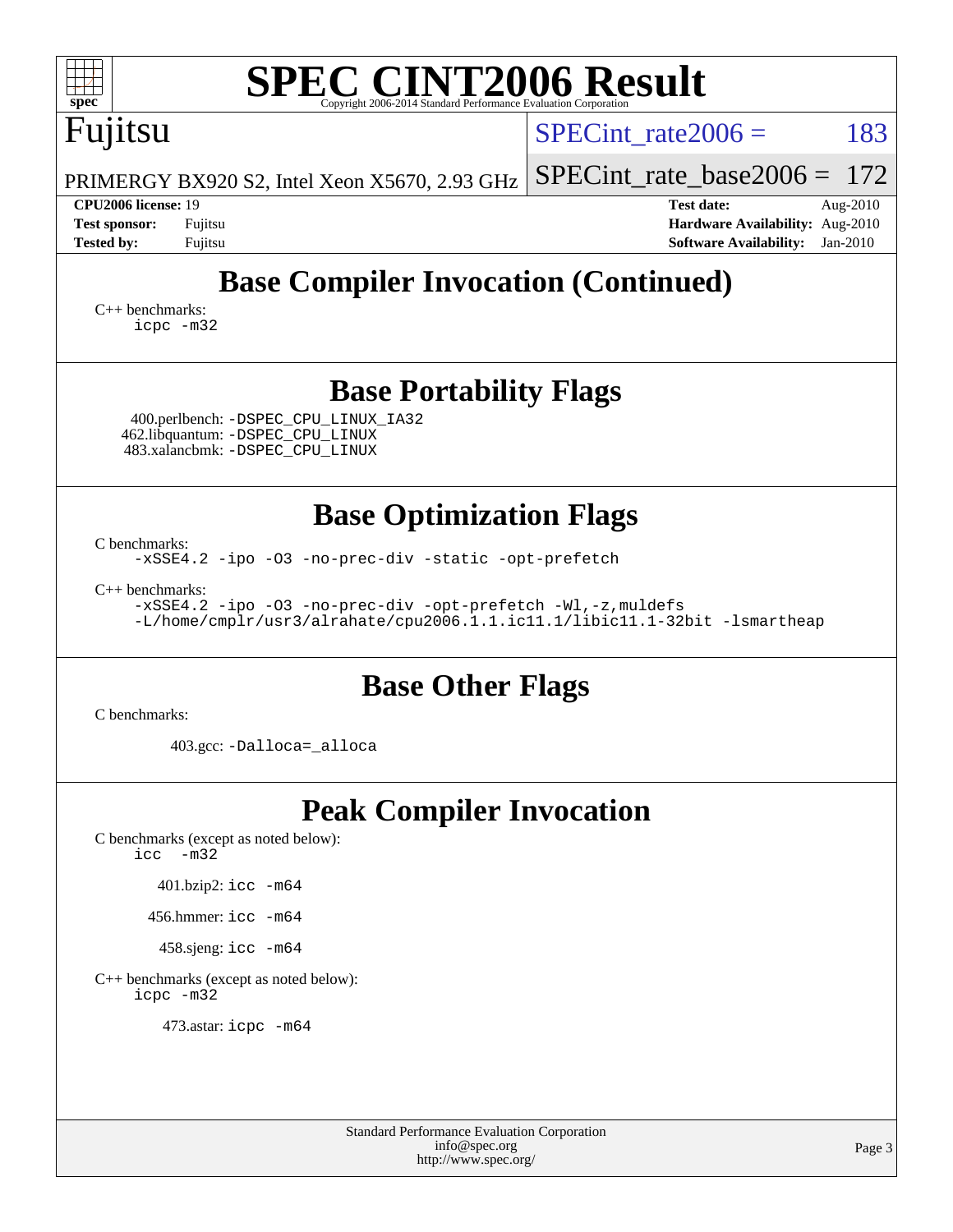

# **[SPEC CINT2006 Result](http://www.spec.org/auto/cpu2006/Docs/result-fields.html#SPECCINT2006Result)**

## Fujitsu

SPECint rate $2006 = 183$ 

PRIMERGY BX920 S2, Intel Xeon X5670, 2.93 GHz [SPECint\\_rate\\_base2006 =](http://www.spec.org/auto/cpu2006/Docs/result-fields.html#SPECintratebase2006) 172

**[CPU2006 license:](http://www.spec.org/auto/cpu2006/Docs/result-fields.html#CPU2006license)** 19 **[Test date:](http://www.spec.org/auto/cpu2006/Docs/result-fields.html#Testdate)** Aug-2010 **[Test sponsor:](http://www.spec.org/auto/cpu2006/Docs/result-fields.html#Testsponsor)** Fujitsu **[Hardware Availability:](http://www.spec.org/auto/cpu2006/Docs/result-fields.html#HardwareAvailability)** Aug-2010 **[Tested by:](http://www.spec.org/auto/cpu2006/Docs/result-fields.html#Testedby)** Fujitsu **[Software Availability:](http://www.spec.org/auto/cpu2006/Docs/result-fields.html#SoftwareAvailability)** Jan-2010

## **[Peak Portability Flags](http://www.spec.org/auto/cpu2006/Docs/result-fields.html#PeakPortabilityFlags)**

 400.perlbench: [-DSPEC\\_CPU\\_LINUX\\_IA32](http://www.spec.org/cpu2006/results/res2010q3/cpu2006-20100827-13085.flags.html#b400.perlbench_peakCPORTABILITY_DSPEC_CPU_LINUX_IA32) 401.bzip2: [-DSPEC\\_CPU\\_LP64](http://www.spec.org/cpu2006/results/res2010q3/cpu2006-20100827-13085.flags.html#suite_peakCPORTABILITY401_bzip2_DSPEC_CPU_LP64) 456.hmmer: [-DSPEC\\_CPU\\_LP64](http://www.spec.org/cpu2006/results/res2010q3/cpu2006-20100827-13085.flags.html#suite_peakCPORTABILITY456_hmmer_DSPEC_CPU_LP64) 458.sjeng: [-DSPEC\\_CPU\\_LP64](http://www.spec.org/cpu2006/results/res2010q3/cpu2006-20100827-13085.flags.html#suite_peakCPORTABILITY458_sjeng_DSPEC_CPU_LP64) 462.libquantum: [-DSPEC\\_CPU\\_LINUX](http://www.spec.org/cpu2006/results/res2010q3/cpu2006-20100827-13085.flags.html#b462.libquantum_peakCPORTABILITY_DSPEC_CPU_LINUX) 473.astar: [-DSPEC\\_CPU\\_LP64](http://www.spec.org/cpu2006/results/res2010q3/cpu2006-20100827-13085.flags.html#suite_peakCXXPORTABILITY473_astar_DSPEC_CPU_LP64) 483.xalancbmk: [-DSPEC\\_CPU\\_LINUX](http://www.spec.org/cpu2006/results/res2010q3/cpu2006-20100827-13085.flags.html#b483.xalancbmk_peakCXXPORTABILITY_DSPEC_CPU_LINUX)

## **[Peak Optimization Flags](http://www.spec.org/auto/cpu2006/Docs/result-fields.html#PeakOptimizationFlags)**

[C benchmarks](http://www.spec.org/auto/cpu2006/Docs/result-fields.html#Cbenchmarks):

Standard Performance Evaluation Corporation [info@spec.org](mailto:info@spec.org) 400.perlbench: [-xSSE4.2](http://www.spec.org/cpu2006/results/res2010q3/cpu2006-20100827-13085.flags.html#user_peakPASS2_CFLAGSPASS2_LDCFLAGS400_perlbench_f-xSSE42_f91528193cf0b216347adb8b939d4107)(pass 2) [-prof-gen](http://www.spec.org/cpu2006/results/res2010q3/cpu2006-20100827-13085.flags.html#user_peakPASS1_CFLAGSPASS1_LDCFLAGS400_perlbench_prof_gen_e43856698f6ca7b7e442dfd80e94a8fc)(pass 1) [-ipo](http://www.spec.org/cpu2006/results/res2010q3/cpu2006-20100827-13085.flags.html#user_peakPASS2_CFLAGSPASS2_LDCFLAGS400_perlbench_f-ipo)(pass 2) [-O3](http://www.spec.org/cpu2006/results/res2010q3/cpu2006-20100827-13085.flags.html#user_peakPASS2_CFLAGSPASS2_LDCFLAGS400_perlbench_f-O3)(pass 2) [-no-prec-div](http://www.spec.org/cpu2006/results/res2010q3/cpu2006-20100827-13085.flags.html#user_peakPASS2_CFLAGSPASS2_LDCFLAGS400_perlbench_f-no-prec-div)(pass 2) [-static](http://www.spec.org/cpu2006/results/res2010q3/cpu2006-20100827-13085.flags.html#user_peakPASS2_CFLAGSPASS2_LDCFLAGS400_perlbench_f-static)(pass 2) [-prof-use](http://www.spec.org/cpu2006/results/res2010q3/cpu2006-20100827-13085.flags.html#user_peakPASS2_CFLAGSPASS2_LDCFLAGS400_perlbench_prof_use_bccf7792157ff70d64e32fe3e1250b55)(pass 2) [-ansi-alias](http://www.spec.org/cpu2006/results/res2010q3/cpu2006-20100827-13085.flags.html#user_peakCOPTIMIZE400_perlbench_f-ansi-alias) 401.bzip2: [-xSSE4.2](http://www.spec.org/cpu2006/results/res2010q3/cpu2006-20100827-13085.flags.html#user_peakPASS2_CFLAGSPASS2_LDCFLAGS401_bzip2_f-xSSE42_f91528193cf0b216347adb8b939d4107)(pass 2) [-prof-gen](http://www.spec.org/cpu2006/results/res2010q3/cpu2006-20100827-13085.flags.html#user_peakPASS1_CFLAGSPASS1_LDCFLAGS401_bzip2_prof_gen_e43856698f6ca7b7e442dfd80e94a8fc)(pass 1) [-ipo](http://www.spec.org/cpu2006/results/res2010q3/cpu2006-20100827-13085.flags.html#user_peakPASS2_CFLAGSPASS2_LDCFLAGS401_bzip2_f-ipo)(pass 2) [-O3](http://www.spec.org/cpu2006/results/res2010q3/cpu2006-20100827-13085.flags.html#user_peakPASS2_CFLAGSPASS2_LDCFLAGS401_bzip2_f-O3)(pass 2) [-no-prec-div](http://www.spec.org/cpu2006/results/res2010q3/cpu2006-20100827-13085.flags.html#user_peakPASS2_CFLAGSPASS2_LDCFLAGS401_bzip2_f-no-prec-div)(pass 2) [-static](http://www.spec.org/cpu2006/results/res2010q3/cpu2006-20100827-13085.flags.html#user_peakPASS2_CFLAGSPASS2_LDCFLAGS401_bzip2_f-static)(pass 2) [-prof-use](http://www.spec.org/cpu2006/results/res2010q3/cpu2006-20100827-13085.flags.html#user_peakPASS2_CFLAGSPASS2_LDCFLAGS401_bzip2_prof_use_bccf7792157ff70d64e32fe3e1250b55)(pass 2) [-opt-prefetch](http://www.spec.org/cpu2006/results/res2010q3/cpu2006-20100827-13085.flags.html#user_peakCOPTIMIZE401_bzip2_f-opt-prefetch) [-ansi-alias](http://www.spec.org/cpu2006/results/res2010q3/cpu2006-20100827-13085.flags.html#user_peakCOPTIMIZE401_bzip2_f-ansi-alias) [-auto-ilp32](http://www.spec.org/cpu2006/results/res2010q3/cpu2006-20100827-13085.flags.html#user_peakCOPTIMIZE401_bzip2_f-auto-ilp32) 403.gcc: [-xSSE4.2](http://www.spec.org/cpu2006/results/res2010q3/cpu2006-20100827-13085.flags.html#user_peakCOPTIMIZE403_gcc_f-xSSE42_f91528193cf0b216347adb8b939d4107) [-ipo](http://www.spec.org/cpu2006/results/res2010q3/cpu2006-20100827-13085.flags.html#user_peakCOPTIMIZE403_gcc_f-ipo) [-O3](http://www.spec.org/cpu2006/results/res2010q3/cpu2006-20100827-13085.flags.html#user_peakCOPTIMIZE403_gcc_f-O3) [-no-prec-div](http://www.spec.org/cpu2006/results/res2010q3/cpu2006-20100827-13085.flags.html#user_peakCOPTIMIZE403_gcc_f-no-prec-div) [-static](http://www.spec.org/cpu2006/results/res2010q3/cpu2006-20100827-13085.flags.html#user_peakCOPTIMIZE403_gcc_f-static) 429.mcf: [-xSSE4.2](http://www.spec.org/cpu2006/results/res2010q3/cpu2006-20100827-13085.flags.html#user_peakCOPTIMIZE429_mcf_f-xSSE42_f91528193cf0b216347adb8b939d4107) [-ipo](http://www.spec.org/cpu2006/results/res2010q3/cpu2006-20100827-13085.flags.html#user_peakCOPTIMIZE429_mcf_f-ipo) [-O3](http://www.spec.org/cpu2006/results/res2010q3/cpu2006-20100827-13085.flags.html#user_peakCOPTIMIZE429_mcf_f-O3) [-no-prec-div](http://www.spec.org/cpu2006/results/res2010q3/cpu2006-20100827-13085.flags.html#user_peakCOPTIMIZE429_mcf_f-no-prec-div) [-static](http://www.spec.org/cpu2006/results/res2010q3/cpu2006-20100827-13085.flags.html#user_peakCOPTIMIZE429_mcf_f-static) [-opt-prefetch](http://www.spec.org/cpu2006/results/res2010q3/cpu2006-20100827-13085.flags.html#user_peakCOPTIMIZE429_mcf_f-opt-prefetch) 445.gobmk: [-xSSE4.2](http://www.spec.org/cpu2006/results/res2010q3/cpu2006-20100827-13085.flags.html#user_peakPASS2_CFLAGSPASS2_LDCFLAGS445_gobmk_f-xSSE42_f91528193cf0b216347adb8b939d4107)(pass 2) [-prof-gen](http://www.spec.org/cpu2006/results/res2010q3/cpu2006-20100827-13085.flags.html#user_peakPASS1_CFLAGSPASS1_LDCFLAGS445_gobmk_prof_gen_e43856698f6ca7b7e442dfd80e94a8fc)(pass 1) [-prof-use](http://www.spec.org/cpu2006/results/res2010q3/cpu2006-20100827-13085.flags.html#user_peakPASS2_CFLAGSPASS2_LDCFLAGS445_gobmk_prof_use_bccf7792157ff70d64e32fe3e1250b55)(pass 2) [-O2](http://www.spec.org/cpu2006/results/res2010q3/cpu2006-20100827-13085.flags.html#user_peakCOPTIMIZE445_gobmk_f-O2) [-ipo](http://www.spec.org/cpu2006/results/res2010q3/cpu2006-20100827-13085.flags.html#user_peakCOPTIMIZE445_gobmk_f-ipo) [-no-prec-div](http://www.spec.org/cpu2006/results/res2010q3/cpu2006-20100827-13085.flags.html#user_peakCOPTIMIZE445_gobmk_f-no-prec-div) [-ansi-alias](http://www.spec.org/cpu2006/results/res2010q3/cpu2006-20100827-13085.flags.html#user_peakCOPTIMIZE445_gobmk_f-ansi-alias) 456.hmmer: [-xSSE4.2](http://www.spec.org/cpu2006/results/res2010q3/cpu2006-20100827-13085.flags.html#user_peakCOPTIMIZE456_hmmer_f-xSSE42_f91528193cf0b216347adb8b939d4107) [-ipo](http://www.spec.org/cpu2006/results/res2010q3/cpu2006-20100827-13085.flags.html#user_peakCOPTIMIZE456_hmmer_f-ipo) [-O3](http://www.spec.org/cpu2006/results/res2010q3/cpu2006-20100827-13085.flags.html#user_peakCOPTIMIZE456_hmmer_f-O3) [-no-prec-div](http://www.spec.org/cpu2006/results/res2010q3/cpu2006-20100827-13085.flags.html#user_peakCOPTIMIZE456_hmmer_f-no-prec-div) [-static](http://www.spec.org/cpu2006/results/res2010q3/cpu2006-20100827-13085.flags.html#user_peakCOPTIMIZE456_hmmer_f-static) [-unroll2](http://www.spec.org/cpu2006/results/res2010q3/cpu2006-20100827-13085.flags.html#user_peakCOPTIMIZE456_hmmer_f-unroll_784dae83bebfb236979b41d2422d7ec2) [-ansi-alias](http://www.spec.org/cpu2006/results/res2010q3/cpu2006-20100827-13085.flags.html#user_peakCOPTIMIZE456_hmmer_f-ansi-alias) [-auto-ilp32](http://www.spec.org/cpu2006/results/res2010q3/cpu2006-20100827-13085.flags.html#user_peakCOPTIMIZE456_hmmer_f-auto-ilp32)  $458 \text{.}$  sjeng:  $-xSSE4$ .  $2(\text{pass 2})$  -prof-qen(pass 1) [-ipo](http://www.spec.org/cpu2006/results/res2010q3/cpu2006-20100827-13085.flags.html#user_peakPASS2_CFLAGSPASS2_LDCFLAGS458_sjeng_f-ipo)(pass 2) [-O3](http://www.spec.org/cpu2006/results/res2010q3/cpu2006-20100827-13085.flags.html#user_peakPASS2_CFLAGSPASS2_LDCFLAGS458_sjeng_f-O3)(pass 2) [-no-prec-div](http://www.spec.org/cpu2006/results/res2010q3/cpu2006-20100827-13085.flags.html#user_peakPASS2_CFLAGSPASS2_LDCFLAGS458_sjeng_f-no-prec-div)(pass 2) [-static](http://www.spec.org/cpu2006/results/res2010q3/cpu2006-20100827-13085.flags.html#user_peakPASS2_CFLAGSPASS2_LDCFLAGS458_sjeng_f-static)(pass 2) [-prof-use](http://www.spec.org/cpu2006/results/res2010q3/cpu2006-20100827-13085.flags.html#user_peakPASS2_CFLAGSPASS2_LDCFLAGS458_sjeng_prof_use_bccf7792157ff70d64e32fe3e1250b55)(pass 2) [-unroll4](http://www.spec.org/cpu2006/results/res2010q3/cpu2006-20100827-13085.flags.html#user_peakCOPTIMIZE458_sjeng_f-unroll_4e5e4ed65b7fd20bdcd365bec371b81f) [-auto-ilp32](http://www.spec.org/cpu2006/results/res2010q3/cpu2006-20100827-13085.flags.html#user_peakCOPTIMIZE458_sjeng_f-auto-ilp32)  $462$ .libquantum: basepeak = yes 464.h264ref: [-xSSE4.2](http://www.spec.org/cpu2006/results/res2010q3/cpu2006-20100827-13085.flags.html#user_peakPASS2_CFLAGSPASS2_LDCFLAGS464_h264ref_f-xSSE42_f91528193cf0b216347adb8b939d4107)(pass 2) [-prof-gen](http://www.spec.org/cpu2006/results/res2010q3/cpu2006-20100827-13085.flags.html#user_peakPASS1_CFLAGSPASS1_LDCFLAGS464_h264ref_prof_gen_e43856698f6ca7b7e442dfd80e94a8fc)(pass 1) [-ipo](http://www.spec.org/cpu2006/results/res2010q3/cpu2006-20100827-13085.flags.html#user_peakPASS2_CFLAGSPASS2_LDCFLAGS464_h264ref_f-ipo)(pass 2) [-O3](http://www.spec.org/cpu2006/results/res2010q3/cpu2006-20100827-13085.flags.html#user_peakPASS2_CFLAGSPASS2_LDCFLAGS464_h264ref_f-O3)(pass 2) [-no-prec-div](http://www.spec.org/cpu2006/results/res2010q3/cpu2006-20100827-13085.flags.html#user_peakPASS2_CFLAGSPASS2_LDCFLAGS464_h264ref_f-no-prec-div)(pass 2) [-static](http://www.spec.org/cpu2006/results/res2010q3/cpu2006-20100827-13085.flags.html#user_peakPASS2_CFLAGSPASS2_LDCFLAGS464_h264ref_f-static)(pass 2) [-prof-use](http://www.spec.org/cpu2006/results/res2010q3/cpu2006-20100827-13085.flags.html#user_peakPASS2_CFLAGSPASS2_LDCFLAGS464_h264ref_prof_use_bccf7792157ff70d64e32fe3e1250b55)(pass 2) [-unroll2](http://www.spec.org/cpu2006/results/res2010q3/cpu2006-20100827-13085.flags.html#user_peakCOPTIMIZE464_h264ref_f-unroll_784dae83bebfb236979b41d2422d7ec2) [-ansi-alias](http://www.spec.org/cpu2006/results/res2010q3/cpu2006-20100827-13085.flags.html#user_peakCOPTIMIZE464_h264ref_f-ansi-alias) [C++ benchmarks:](http://www.spec.org/auto/cpu2006/Docs/result-fields.html#CXXbenchmarks) 471.omnetpp: [-xSSE4.2](http://www.spec.org/cpu2006/results/res2010q3/cpu2006-20100827-13085.flags.html#user_peakPASS2_CXXFLAGSPASS2_LDCXXFLAGS471_omnetpp_f-xSSE42_f91528193cf0b216347adb8b939d4107)(pass 2) [-prof-gen](http://www.spec.org/cpu2006/results/res2010q3/cpu2006-20100827-13085.flags.html#user_peakPASS1_CXXFLAGSPASS1_LDCXXFLAGS471_omnetpp_prof_gen_e43856698f6ca7b7e442dfd80e94a8fc)(pass 1) [-ipo](http://www.spec.org/cpu2006/results/res2010q3/cpu2006-20100827-13085.flags.html#user_peakPASS2_CXXFLAGSPASS2_LDCXXFLAGS471_omnetpp_f-ipo)(pass 2) [-O3](http://www.spec.org/cpu2006/results/res2010q3/cpu2006-20100827-13085.flags.html#user_peakPASS2_CXXFLAGSPASS2_LDCXXFLAGS471_omnetpp_f-O3)(pass 2) [-no-prec-div](http://www.spec.org/cpu2006/results/res2010q3/cpu2006-20100827-13085.flags.html#user_peakPASS2_CXXFLAGSPASS2_LDCXXFLAGS471_omnetpp_f-no-prec-div)(pass 2) [-prof-use](http://www.spec.org/cpu2006/results/res2010q3/cpu2006-20100827-13085.flags.html#user_peakPASS2_CXXFLAGSPASS2_LDCXXFLAGS471_omnetpp_prof_use_bccf7792157ff70d64e32fe3e1250b55)(pass 2) [-ansi-alias](http://www.spec.org/cpu2006/results/res2010q3/cpu2006-20100827-13085.flags.html#user_peakCXXOPTIMIZE471_omnetpp_f-ansi-alias) [-opt-ra-region-strategy=block](http://www.spec.org/cpu2006/results/res2010q3/cpu2006-20100827-13085.flags.html#user_peakCXXOPTIMIZE471_omnetpp_f-opt-ra-region-strategy-block_a0a37c372d03933b2a18d4af463c1f69) [-Wl,-z,muldefs](http://www.spec.org/cpu2006/results/res2010q3/cpu2006-20100827-13085.flags.html#user_peakEXTRA_LDFLAGS471_omnetpp_link_force_multiple1_74079c344b956b9658436fd1b6dd3a8a) [-L/home/cmplr/usr3/alrahate/cpu2006.1.1.ic11.1/libic11.1-32bit -lsmartheap](http://www.spec.org/cpu2006/results/res2010q3/cpu2006-20100827-13085.flags.html#user_peakEXTRA_LIBS471_omnetpp_SmartHeap_d86dffe4a79b79ef8890d5cce17030c3) Continued on next page

<http://www.spec.org/>

Page 4